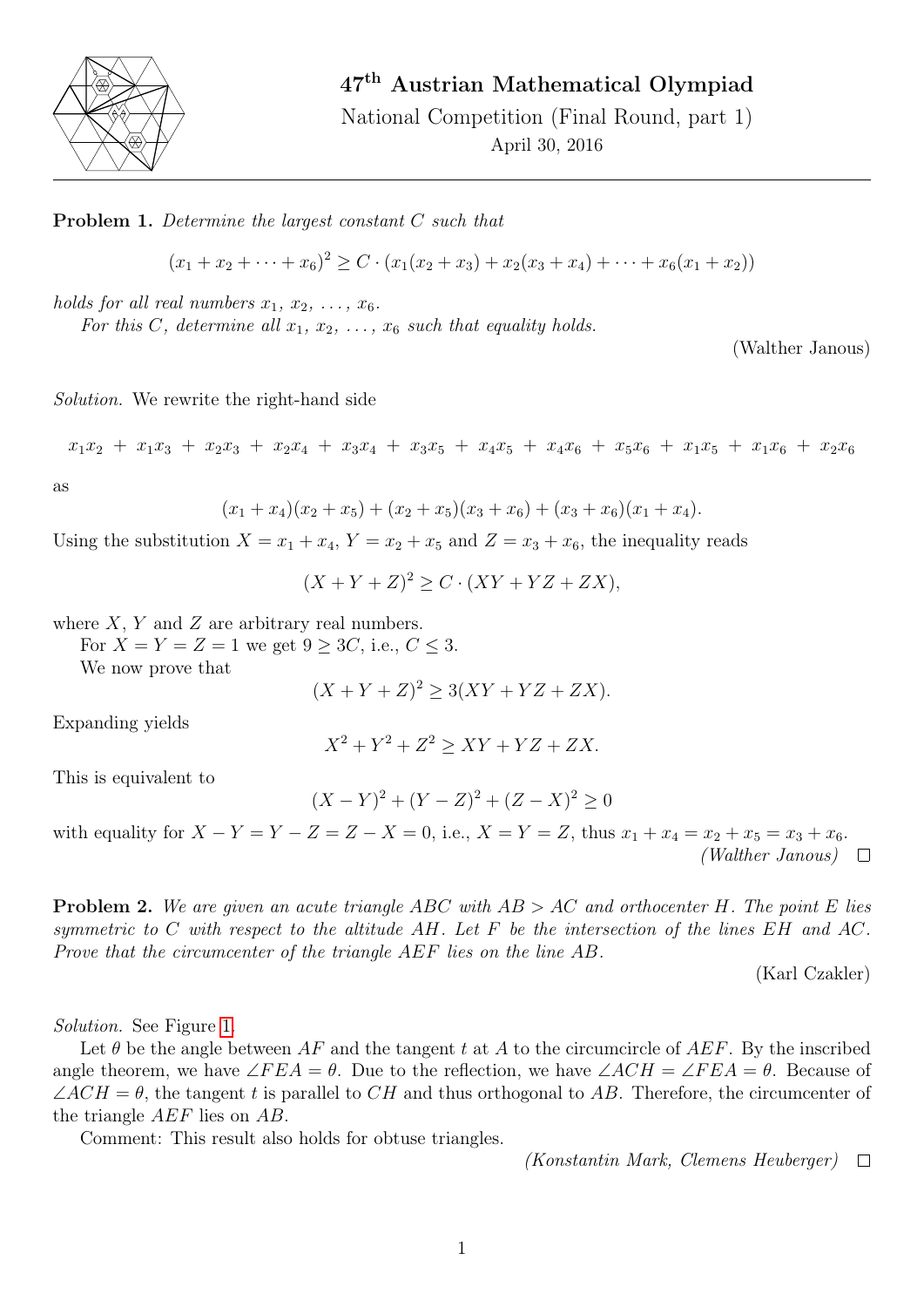

<span id="page-1-0"></span>Figure 1: Problem 2

Problem 3. Consider 2016 points arranged on a circle. We are allowed to jump ahead by 2 or 3 points in clockwise direction.

What is the minimum number of jumps required to visit all points and return to the starting point? (Gerd Baron)

Solution. Clearly, it takes at least 2016 jumps to visit all points. It is impossible to use only jumps of length 2 or only jumps of length 3 because this would confine us to a single residue class modulo 2 or 3, respectively.

If the problem could be solved with 2016 jumps, the total distance covered by these jumps would be strictly between  $2 \cdot 2016$  and  $3 \cdot 2016$  which makes a return to the original point impossible. Therefore, at least 2017 jumps are required.

This is indeed possible, for example with the following sequence of points on the circle.

$$
0, 3, 6, \ldots, 2013, 2015, 2, 5, \ldots, 2012, 2014, 1, 4, \ldots, 2011, 2013, 0.
$$

(Theresia Eisenkölbl)  $\square$ 

**Problem 4.** Determine all composite positive integers n with the following property: If  $1 = d_1 < d_2 <$  $\ldots < d_k = n$  are all the positive divisors of n, then

$$
(d_2-d_1):(d_3-d_2): \cdots: (d_k-d_{k-1})=1:2:\cdots: (k-1).
$$

(Walther Janous)

Solution. Since *n* is a composite number, we have  $k \geq 3$ .

Let  $d_2 = p$  be the smallest prime that divides n. We show by induction that

$$
d_j = \frac{j(j-1)}{2}p - \frac{(j-2)(j+1)}{2}, \qquad j = 1, 2, \dots, k.
$$